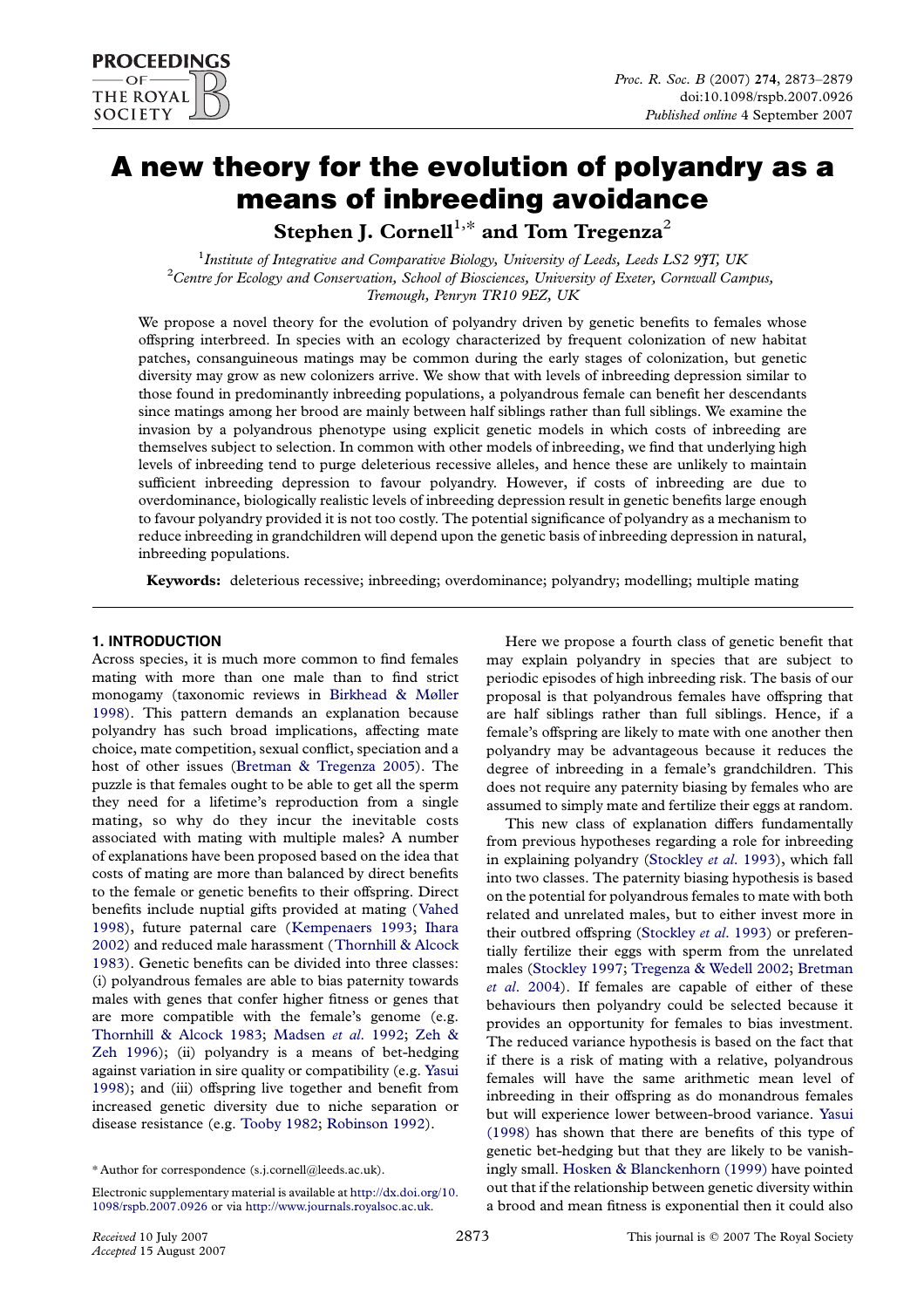benefit females to mate polyandrously, but such relationships seem unlikely and have never been documented. Our proposal is distinct from previous inbreeding–polyandry hypotheses because it does not require paternity or investment bias, or accelerating benefits of brood diversity, but stems instead from reductions in the level of inbreeding in a female's grand-offspring, not her offspring.

Situations where females are exposed to periodic inbreeding are likely to occur in many multivoltine invertebrates with populations that are structured through the existence of discrete resource patches such as food plants or parasite hosts. In these situations, females may leave crowded resource patches having mated to several males and go in search of an empty patch. Their offspring will then be restricted to siblings as potential mates until a second female finds the patch and produces offspring. A specific example of this scenario might be an insect such as a flour beetle (Tribolium sp.) or other stored product pest whose ecology consists of adult females leaving a large established population to search for new habitat patches (such as an uninfested sack of flour).

Invertebrates living in seasonal environments may also experience episodic variation in inbreeding risk. For instance, many herbivorous insects and their predators have high host specificity and population sizes which increase over a few generations from spring to late summer. In some species males die at the onset of winter and mated females overwinter as adults. Examples include predatory bugs Orius sauteri and Orius minutus ([Ito &](#page-5-0) [Nakata 1998\)](#page-5-0), several species of aphidophagous syrphids (hoverflies; [Schneider 1969\)](#page-5-0) and the mosquitoes Anopheles maculipennis and Culex pipiens ([Danilevsky 1966\)](#page-5-0). In species where females mate during periods of high population density and then overwinter and lay eggs the next spring, it seems likely that inbreeding risk may be high initially and decline as the populations expand.

There are also a range of social and eusocial species with ecologies that create the potential for cyclical inbreeding and outbreeding; for instance, in some termite species including Mastotermes darwiniensis, and several species of the genus *Reticulitermes*, females found a colony with a single male but presumably have the opportunity to mate with more than one unrelated male. As the colony grows it expands and can bud off smaller foraging colonies which may become isolated from the main nest. When this happens, previously non-reproductive workers develop into secondary sexuals but their only options as mates are their full siblings ([Thorne](#page-5-0) et al. 1999). These new colonies then develop to produce sexuals which leave the nest and have the opportunity to outbreed once more. In social spiders, a single female frequently founds a new colony which may then persist for several generations. Molecular population genetic data indicate that within colonies females mate with their brothers ([Roeloffs & Riechert](#page-5-0) [1988](#page-5-0); [Smith & Hagen 1996](#page-5-0); [Evans & Goodisman 2002](#page-5-0)), but evidence for polyandry in some female nest founders and in laboratory studies indicates that new colonies may be founded by polyandrous females who have had the opportunity to mate with males that are not their immediate relatives ([Evans & Goodisman 2002](#page-5-0)).

Here we use mathematical models to investigate genetic benefits of polyandry in a species where there is a significant level of breeding between half and full siblings. We begin by developing a heuristic model to estimate the genetic benefits of polyandry in a population subject to inbreeding depression. We then consider two explicit genetic mechanisms leading to costs of inbreeding: deleterious recessive traits and overdominance. We track the prevalence of different genotypes at one or more loci, and use this to calculate the level of inbreeding depression that evolves, and the rate at which a polyandrous phenotype might invade.

## 2. THE MODEL

We consider a diploid species with non-overlapping generations. There are  $L$  unlinked loci at each of which there can be two alleles A and B. We assume that the probability that an individual reaches sexual maturity is multiplied by a factor  $x$ , 1 or  $y$  for each locus whose genotype is respectively AA, AB or BB. We are interested in two specific cases: (i) deleterious recessive  $y=1, x<1$ and (ii) overdominance  $y=x$ . We consider all cases from lethal  $(x=0)$  to slightly deleterious  $(x \text{ close to } 1)$ . We assume that A alleles mutate into B alleles, and vice versa, at a rate  $\mu$  per generation.

Each female mates with a fixed number of males and produces a brood; the phenotype determining the number  $m$ of mates is inherited by all female offspring (a more complex inheritance mechanism would not affect our conclusions regarding stable strategies). We assume that there are alternating generations of inbreeding and outbreeding. At even generations, females choose their mates at random from the population as a whole; at odd generations, females may only mate with (randomly chosen) males from the same brood. This model captures qualitatively the phenomenon of increased breeding between siblings, while the outbreeding generation allows for a mutant phenotype to invade the wild-type population.

We assume that the fecundity is high so that broods contain large numbers of individuals. We assume, however, that the population size is kept constant by a limiting process which occurs just before the outbreeding generation. The case of a large population can therefore be simplified by considering only the average numbers of individuals of each genotype. The details of the mathematical analysis for infinite population are to be found in appendix 1 in the electronic supplementary material. The results for finite population size, where broods vary stochastically in size and composition, have been obtained by individual-based simulation.

## 3. HEURISTIC ARGUMENT

Let us first develop a simple argument to estimate the potential genetic benefits of polyandry in a population subject to inbreeding depression. Inbreeding depression is usually defined as  $\delta = (W_0 - W_s)/W_0$ , W<sub>s</sub> being the relative fitness of inbred and  $W_0$  the fitness of outbred individuals ([Keller & Waller 2002\)](#page-5-0). We are specifically interested in within-population inbreeding depression, i.e. the outbreeding individuals pick mates at random from the same population.

Assume deleterious, recessive traits at a number of loci, and that reproductive success is a product of factors from each locus. Most deleterious alleles will be at heterozygous loci and inbreeding depression will primarily be caused by loci where both alleles are identical by descent. The number of such loci will be proportional to the relatedness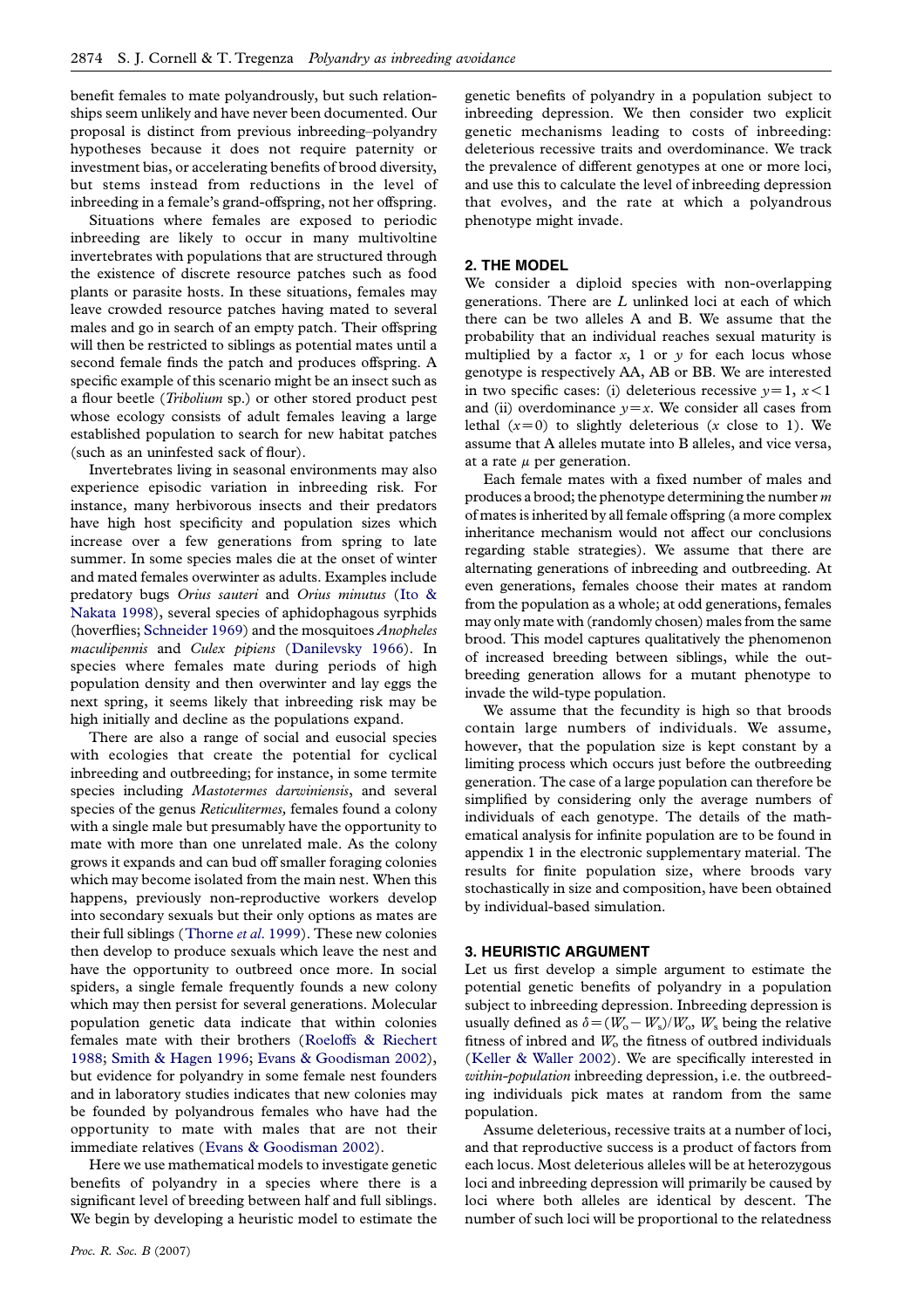$r$  of the parents so that the number of offspring is proportional to  $(W_s/W_o)^r = (1 - \delta)^r$ . If we take  $W_s$  to refer to matings between genetically identical individuals, then full-sib matings reduce the fitness by  $(1-\delta)^{1/2}$ , and halfsib matings by  $(1-\delta)^{1/4}$ , relative to outbreeding individuals.

In our model, at even generations, a female breeds with unrelated males, hence the size of her brood does not depend on the number of mates she took. However, at odd generations, all mates are chosen from the same brood. Hence, if she takes one mate then these matings are between full sibs, whereas if she takes two then half are between half sibs. Inbreeding therefore reduces the number of grandchildren by  $W_1 = (1 - \delta)^{1/2}$  in the first case and by  $W_2 = (1/2)(1 - \delta)^{1/2} + (1/2)(1 - \delta)^{1/4}$  in the second. Since these benefits are accrued over two generations, the relative fitness of 'biandry' over monandry is the square root of this ratio. The relative fitness benefits are therefore  $(W_2-W_1)/W_1=[(1/2)+$  $(1/2)(1-\delta)^{-1/4}$ <sup>1/2</sup> - 1. When  $\delta$  is small, this gives approximately

$$
\frac{W_2 - W_1}{W_1} \approx \frac{\delta}{16},\tag{3.1}
$$

i.e. the fitness benefits are only one-sixteenth of the inbreeding depression in the population. For other types of genetic costs to inbreeding, the full formula for  $(W_2-W_1)/W_1$  might be different, but we expect the result (3.1) to be reasonably robust because benefits are due to one-half of the breeding events being between individuals of relatedness one-quarter rather than one-half, and these benefits are realized over two generations  $((1/2)\times[(1/2)-(1/4)]\times(1/2)=(1/16)).$ 

More generally, if a female mates with  $m$  males, then her progeny have fitness  $W_m = (1/m)(1-\delta)^{1/2} +$  $((m-1)/m)(1-\delta)^{1/4}$ . The relative fitness benefit of taking m mates rather than  $m-1$  mates would then be

$$
\frac{W_m - W_{m-1}}{W_{m-1}} = \left(\frac{m-1 + (m-1)^2 (1-\delta)^{-1/4}}{m + m(m-2)(1-\delta)^{-1/4}}\right)^{1/2} - 1.
$$
\n(3.2)

Equation (3.2) is plotted in figure 1 for different values of  $m$ . Inbreeding depression is often found to be in the region of  $\delta \approx 0.2$ , even for populations with a significant amount of inbreeding [\(Byers & Waller 1999](#page-5-0); [Keller & Waller 2002;](#page-5-0) [Boakes](#page-5-0) et al. 2007). This would imply a fitness benefit of 1.4% to the biandry. This reduces as  $m$  increases, being 0.46% at  $m=3$ , 0.23% at  $m=4$  and 0.021% at  $m=10$ .

Suppose now that there is a fitness cost  $\kappa$  for each mate the female takes, i.e. the fitness of a female taking  $m+1$ mates is reduced by a factor  $(1 - \kappa)$  relative to one taking m. In order for m mates to be favoured over  $m-1$ , the cost  $\kappa$  must be less than the relative fitness benefit in equation (3.2). Polyandry is therefore only favoured when costs per mating are of the order of a few per cent or below.

# 4. DELETERIOUS RECESSIVE TRAITS

Here we consider the case where costs of inbreeding are due to deleterious recessive alleles, i.e.  $y=1$  and  $0 \le x < 1$ . Deleterious alleles are lost from the population through selection, so if the mutation rate  $\mu$  is small these alleles will be rare. We use this as the basis for an approximation method to calculate the equilibrium properties of this



Figure 1. Expected fitness benefits of choosing  $m$  rather than  $m-1$  mates, for different levels of inbreeding depression  $\delta$ .

system, the details of which are given in appendix 1.3 in the electronic supplementary material. We find that, in an infinite monandrous population, the frequency of the deleterious allele at odd generations is

$$
p = \frac{3(3-x)}{1-x} \mu + O(\mu^2),\tag{4.1}
$$

where the notation ' $O(\mu^2)$ ' means 'terms of order  $\mu^2$  or smaller'. The number of loci with genotype AA, AB and BB is multinomially distributed with means

$$
l_{\text{AA}} = \frac{xp^2}{1 - (1 - x)p^2} L, \qquad l_{\text{AB}} = \frac{2p(1 - p)}{1 - (1 - x)p^2} L \quad \text{and}
$$

$$
l_{\text{BB}} = \frac{(1 - p)^2}{1 - (1 - x)p^2} L.
$$

For a random mating population, we would expect  $p \approx \mu^{1/2}$ . Therefore, inbreeding purges deleterious alleles so that their prevalence is lower by a factor approximately  $\mu^{1/2}$  relative to the random mating case. Our approximation breaks down in the limit where the per-generation cost  $1-x$  of the deleterious allele is comparable to the mutation rate  $\mu$ , where equation (4.1) predicts that p approaches unity. This limit is explored in more detail in appendix 1.3 in the electronic supplementary material.

Now consider the case of a rare biandrous mutant in an infinite wild-type monandrous population. The invasion rate  $r$  is the relative difference in population growth per generation R of the mutant and wild-type,  $r=(R_{\text{mut}}/R_{\text{mut}})$  $R_{\text{wild}}$ ) - 1. Results from simulations of an effectively infinite wild-type population are plotted in [figure 2](#page-3-0) for four combinations of  $\mu$  and  $L$ , and  $0 < x < 1$ . We show in appendix 1.3 in the electronic supplementary material that, for infinite N and small  $\mu L$ , the invasion rate is

$$
r = \frac{2\mu L}{10 - 3x} + O(\mu^2 L). \tag{4.2}
$$

We can see in [figure 2](#page-3-0) that this analytical prediction (displayed as a solid line) is a good approximation to the simulation results when  $\mu$  is small, but breaks down for larger  $\mu$  when x is close to 1.

Since the invasion rate is the relative fitness advantage of the biandrous phenotype, we need  $r$  to be greater than the fitness cost  $\kappa$  per mate in order for polyandry to be favoured. The values of  $\mu$  and  $L$  in [figure 2](#page-3-0) are chosen to be at the high end of a biologically plausible range, but we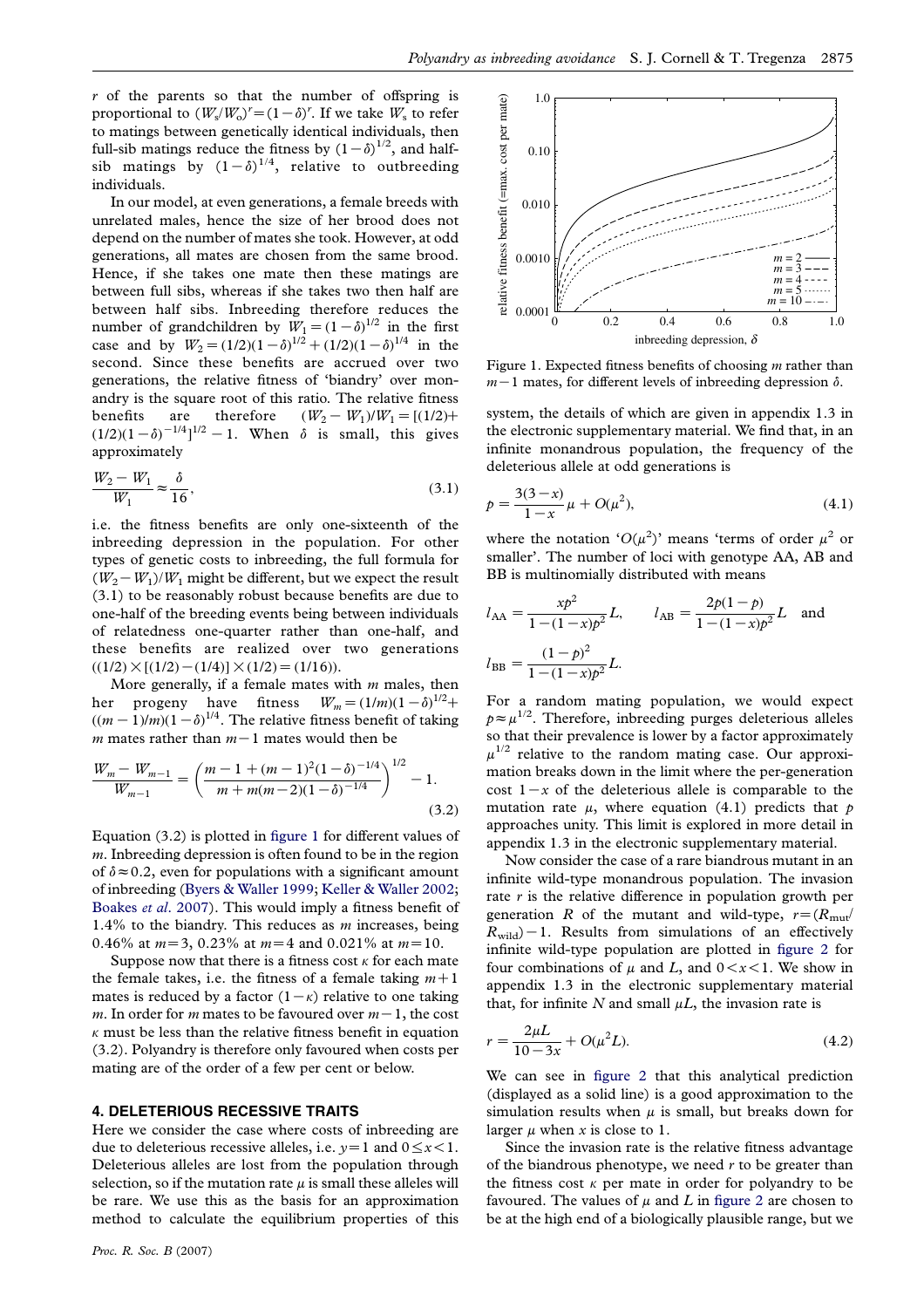<span id="page-3-0"></span>

Figure 2. Invasion rates for a biandrous mutant into an infinite monandrous population. The solid lines show the theoretical prediction  $\left(\frac{2\mu L}{10} - 3x\right)$ , valid for small  $\mu L$ . The upper data have  $\mu L = 10^{-2}$  and the lower data have  $\mu L = 10^{-3}$ ; open symbols and dashed lines have  $L=1000$  recessive loci, filled symbols and dotted lines have  $L=50$  recessive loci.



Figure 3. Inbreeding depression for  $\mu L=10^{-2}$ , as a function of fitness  $x$  of the deleterious homozygote, for finite population size N. The dotted line shows the analytical prediction  $\delta = (3(3-x)/2)\mu L$  valid for  $N = \infty$  and small  $\mu L$ . Filled symbols and dashed lines have  $L=50$  recessive loci, mutation rate  $\mu=2\times 10^{-4}$ ; open symbols and solid lines have  $L=1000$  loci and  $\mu=10^{-7}$ .

find that, since the invasion rates are very small, polyandry can only evolve if the cost per mate is correspondingly small. This can be understood in terms of the level of inbreeding depression in the population, which is illustrated in figure 3 for the largest value of  $\mu$ L that was used in figure 2. If an individual breeds with another that is genetically identical at a given locus, then its fitness is multiplied by x,  $(3+x)/4$  or 1 depending on whether its genotype is AA, AB or BB. On the other hand, an outbreeding individual has probability  $p$  of receiving an A allele at that locus from each parent, so has fitness  $1+$  $O(p^2L)$ . We show in appendix 1.3 in the electronic supplementary material that the inbreeding depression in an infinite population is therefore

$$
\delta = \frac{3(3-x)}{2} \mu L + O(\mu^2 L),\tag{4.3}
$$

which is shown as a dotted line in figure 3. Note that the heuristic argument in §3 does not calculate the invasion rate exactly, as shown by the fact that the curves in figures

2 and 3 do not have the same shape. The reason for this is that the genotype frequencies in the invading population differ from those in the wild-type population, as discussed in appendix 1.3 in the electronic supplementary material. The true invasion rate in equation (4.2) differs from the approximation using equations (3.1) and (4.3) by a factor  $64/(3(10-3x)(3-x))$ , which varies between 0.71 and 1.52 for  $0 < x < 1$ .

Figure 3 also shows simulation results for the inbreeding depression in finite populations, to show how this deviates from the infinite- $N$  result in equation  $(4.3)$ . We see that the analytical approximation works well for small x and large N, but breaks down when x is close to 1, especially for smaller values of N. This is partly explained by the breakdown of equation (4.1) for finite  $\mu$  and small  $1-x$ , but a further reason is that deleterious alleles can become fixed in the population when their effect  $(1-x)$  is small and  $N$  is finite (appendix 3.1 in the electronic supplementary material). Once fixed, these alleles no longer contribute to within-population inbreeding depression and the effective number of loci L is reduced. Consequently, irrespective of the population size, inbreeding depression due to deleterious recessive alleles depends on sufficiently large values of  $\mu L$ .

### 5. OVERDOMINANT TRAITS

Another possible cause of inbreeding depression is overdominance—higher fitness of heterozygotes. Here, we consider the case of L symmetrically overdominant loci, where either homozygote AA or BB has fitness  $x < 1$ relative to the heterozygote AB. Since selection favours polymorphism, both the alleles tend to be maintained at a high abundance even in the absence of mutation. In this section, we assume a low mutation rate that nevertheless prevents fixation of either allele at any locus (see appendix 3.2 in the electronic supplementary material). For an infinite monandrous population, loci are statistically independent (appendix 2.1 in the electronic supplementary material), and the frequency of each genotype is readily obtained by numerical solution of the recurrence equations (appendix 1.4 in the electronic supplementary material). Inbreeding depression in an infinite population is shown in appendix 1.4 in the electronic supplementary material to be

$$
\delta = 1 - \left(\frac{2x^2 + x + 1}{(1 + x)^2}\right)^L.
$$
\n(5.1)

Biologically realistic levels of inbreeding depression of the order  $\delta \approx 0.2$  can be achieved in this model with  $x \approx 0.91$ , 0.95 and 0.98 for  $L=10$ , 20 and 50, respectively. We therefore expect that polyandry can evolve for parameters in this range, provided each mating incurs a fitness cost  $\kappa$  of less than 1 or 2%. A more detailed discussion of this model, including the existence of parameter regimes where mixed strategies can evolve, can be found in appendix 1.4 in the electronic supplementary material.

The invasion rate of a rare biandrous mutant, measured from stochastic simulations, is illustrated in [figure 4.](#page-4-0) The invasion rate  $r_1$  for the case  $L=1$  can be straightforwardly computed by iteration of the recurrence equations, as shown in appendix 1.4 in the electronic supplementary material. It turns out that the loci are not strictly independent in the biandrous case (appendix 2.2 in the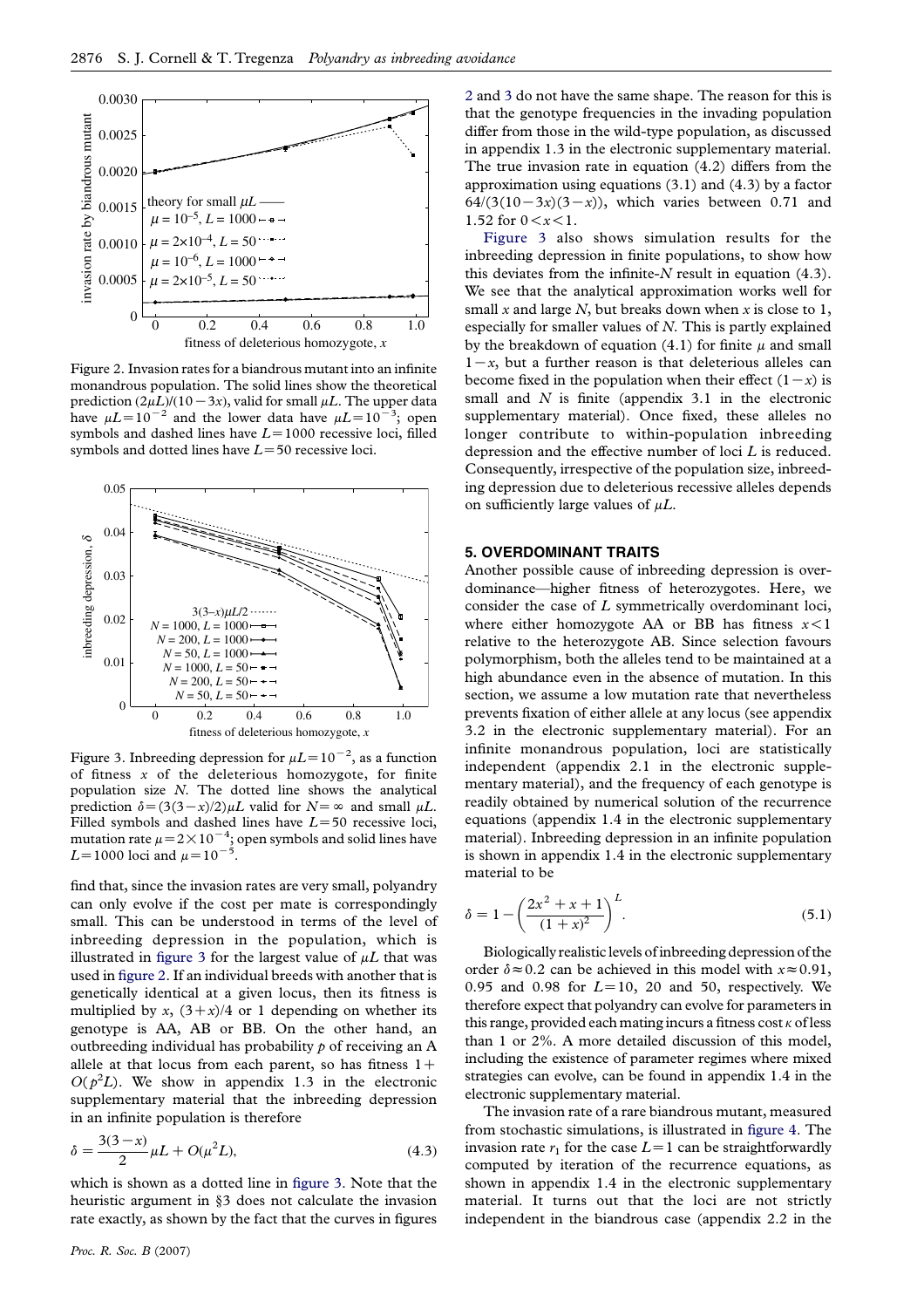<span id="page-4-0"></span>

Figure 4. The invasion rate of a rare biandrous mutant in a monandrous wild-type population given L overdominant loci. This should equate to the largest fitness cost per mating event for which biandry is favoured over monandry. Points, with 1 s.d. error bars: based on simulations of a wild-type population of size 10 000, with a small population of mutant females. Solid line:  $[(1+r_1)^L-1]$ , where  $r_1$  is the relative growth rate for the single locus case. Dashed line: the approximate prediction  $[(1/2)\{(1-\delta)^{-1/4}+1\}]^{1/2}-1$  calculated from the inbreeding depression  $\delta$ .



Figure 5. Evolution of polyandry for different costs per mating  $\kappa$ . The population has  $N=1000$  individuals with  $L=20$  overdominant loci, with homozygote fitness  $x=0.95$ , and polymorphism at these loci is maintained by mutations between alleles at a rate  $10^{-6}$  per allele per generation. The polyandry phenotype is maternally inherited and mutates by  $\pm$ 1 at a rate 10<sup>-5</sup> per generation.

electronic supplementary material), but nevertheless the invasion rate for general  $L$  is apparently given to a good accuracy by  $r(L) = (1 + r_1)^L - 1$ , as shown by the solid lines in figure 4. Dashed lines show the predicted invasion rate from the heuristic argument, based on equations (3.1) and (5.1). Again, we see that this argument is not exact, though its predictions are comparable to the true value.

If the female incurs a fitness cost  $\kappa$  for each mate she takes, we expect that polyandry will still be the favoured strategy provided  $\kappa$  is smaller than the invasion rate  $r$  that would occur if mating were not costly. In figure 5, we illustrate the evolution of polyandry in a finite population of  $N=1000$  individuals, for 20 loci with  $x=0.95$ . Each female has a maternally inherited polyandry phenotype which determines the number of mates she takes, and mutates by  $\pm 1$  with a probability  $10^{-5}$  per generation. The y-axis plots the population average of the polyandry

phenotype. If there are no costs to mating  $(k=0)$  then the population becomes increasingly polyandrous, and biandry is found to be the stable strategy when costs are finite ( $\kappa$ =0.015) but not too large ( $\kappa$ =0.03).

#### 6. DISCUSSION

Our aim has been to propose a novel potential adaptive benefit of polyandry and to examine the magnitude of the benefit conferred by a 'polyandry gene' with explicit assumptions about inbreeding risk and the genetics of inbreeding depression. We have shown that polyandry can indeed give genetic fitness benefits in populations with some level of inbreeding depression  $\delta$ . However, these benefits are of the order of approximately  $\delta/16$ ; hence, if  $\delta$ =0.2, polyandry will not be favoured if the cost per mate exceeds 1 or 2%. Empirical evidence ([Thornhill 1993;](#page-5-0) [Charlesworth & Charlesworth 1999](#page-5-0)) suggests that costs of inbreeding are primarily due to the expression of deleterious recessive alleles. As would be expected, in our model, inbreeding tends to purge deleterious recessive alleles and hence inbreeding depression and the corresponding genetic benefits due to polyandry are low. We find that polyandry is only favoured if fitness costs per mating are less than  $2\mu L/(10-3x)$ . For high values such as  $\mu=10^{-5}$  and  $L=1000$ , we would need  $\kappa$  < 0.0029 for polyandry to be favoured by this mechanism. The result is relatively insensitive to whether the trait is lethal  $(x=0)$  or mildly deleterious  $(x \text{ close to } 1)$  because the less efficient purging of alleles in the latter case is counterbalanced by their smaller effect. If the trait were only partially rather than completely recessive, we expect purging to be even more efficient, and inbreeding depression to be still lower.

A major unresolved question in the study of inbreeding and the maintenance of genetic variation is how significant inbreeding depression persists within natural inbreeding populations ([Lande & Schemske 1985](#page-5-0); [Charlesworth &](#page-5-0) [Charlesworth 1987;](#page-5-0) [Husband & Schemske 1996](#page-5-0)). In addition to purging, slightly deleterious mutations are subject to random fixation in finite populations, and the effective population size is reduced by inbreeding and linkage between loci ([Keller & Waller 2002](#page-5-0)), all of which will tend to reduce the costs of inbreeding relative to random mating. One potential explanation is that a significant proportion of inbreeding depression is caused by overdominant loci, which are not subject to purging. Overdominance has been much debated as an explanation for inbreeding depression [\(Charlesworth & Charlesworth](#page-5-0) [1987](#page-5-0)) and theory suggests that the assumption made in our model, that the relative fitness of both homozygotes are very similar, may allow maintenance of polymorphisms that will otherwise tend to be lost in inbreeding populations ([Nagylaki 1976\)](#page-5-0). Moreover, in our model, we find that significant inbreeding depression is maintained even when overdominance is not symmetric. [Ferreira &](#page-5-0) [Amos \(2006\)](#page-5-0) have recently found evidence for 12–25 overdominant loci in Drosophila melanogaster. We find an inbreeding depression of for 10–20 overdominant loci with 5–9% heterozygote advantage and a range of values for  $x$ and  $y$  where the time to fixation in population of 1000 individuals is more than  $10^6$  generations (appendix 3.2 in the electronic supplementary material), suggesting that a mutation rate of  $10^{-6}$  per generation would be sufficient to maintain polymorphism. Under these circumstances,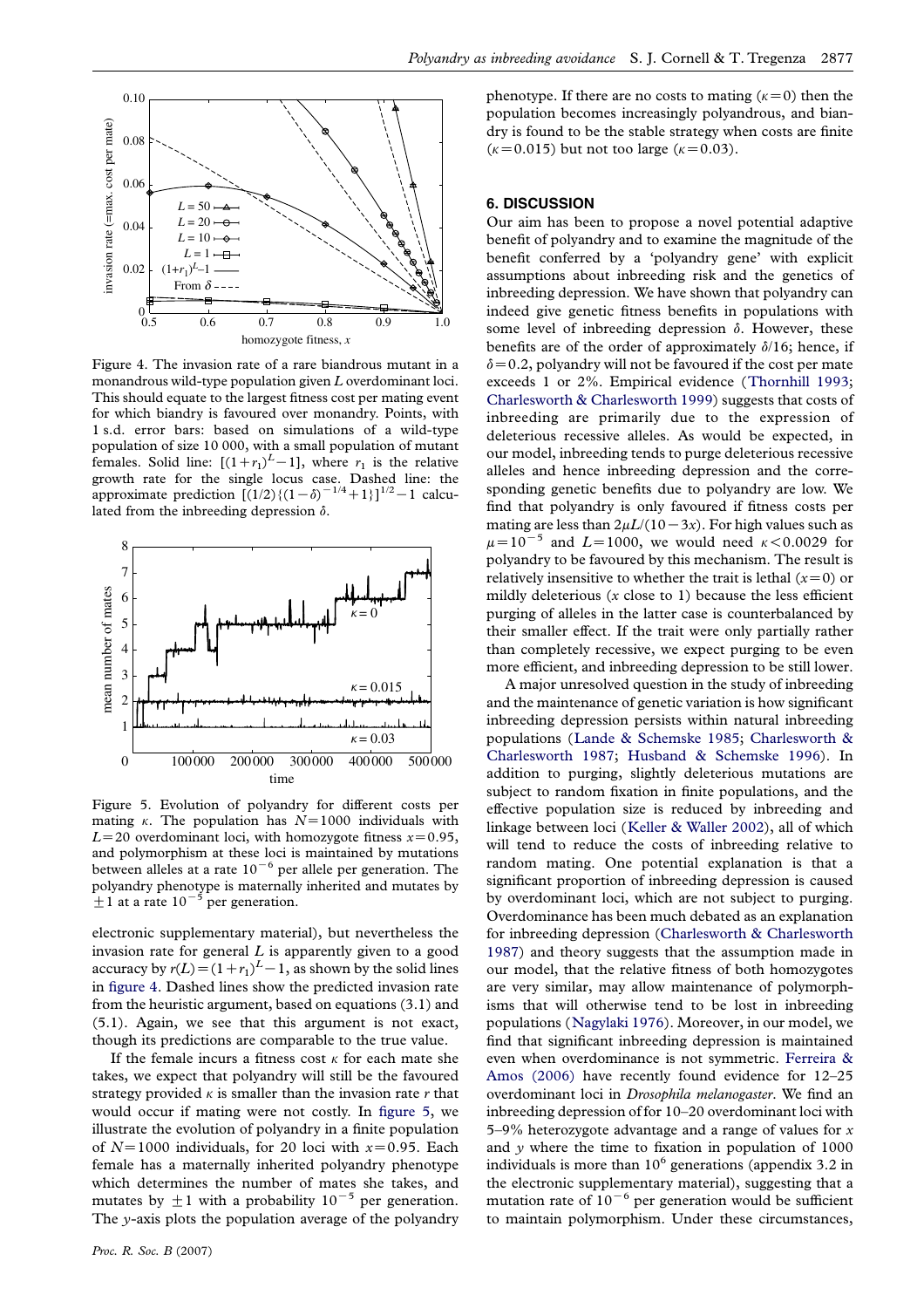<span id="page-5-0"></span>polyandry can evolve when the costs of taking an additional mate are less than 1–2% of total fitness, a level likely to be greatly in excess of the cost of a single mating for most species.

Our model is primarily heuristic since it assumes alternating generations of inbreeding and outbreeding. This is likely to be rare in nature, although as we point out above there are a number of invertebrate groups that are likely to experience cyclical changes in inbreeding risk across generations. Our argument can be extended to a situation where there is some inbreeding at all generations. If a fraction  $h$  of all matings is between members of the same brood, the fitness benefit of biandry is predicted to be  $(W_2-W_1)/W_1=h\delta/8$  (the alternating-generations model corresponds to  $h=1/2$  as there is full inbreeding every two generations). This suggests that higher levels of inbreeding may be more likely to favour polyandry, though this may be offset by greater purging of deleterious alleles and hence lower inbreeding depression. A final analysis of the importance of polyandry in reducing inbreeding in grandchildren will depend upon progress in understanding the more fundamental issues of the purging of deleterious recessives and the maintenance of inbreeding depression in inbred populations.

We thank T. Evans and T. Bilde for their advice on natural history, Y. Wong and S. Goodman for several useful discussions, and D. Hosken, J. Hodgson and two anonymous referees for their constructive comments on an earlier version of this manuscript. T.T. is funded by a Royal Society Fellowship. This work was partly supported by the Leverhulme Trust and the European Social Fund.

#### **REFERENCES**

- Birkhead, T. R. & Møller, A. P. 1998 Sperm competition and sexual selection. London, UK: Academic Press.
- Boakes, E. H., Wang, J. & Amos, W. 2007 An investigation of inbreeding depression and purging in captive pedigreed populations. Heredity 98, 172-182. ([doi:10.1038/sj.hdy.](http://dx.doi.org/doi:10.1038/sj.hdy.6800923) [6800923\)](http://dx.doi.org/doi:10.1038/sj.hdy.6800923)
- Bretman, A. & Tregenza, T. 2005 Measuring polyandry in wild populations: a case study using promiscuous crickets. Mol. Ecol. 14, 2169–2179. [\(doi:10.1111/j.1365-294X.](http://dx.doi.org/doi:10.1111/j.1365-294X.2005.02556.x) [2005.02556.x\)](http://dx.doi.org/doi:10.1111/j.1365-294X.2005.02556.x)
- Bretman, A., Wedell, N. & Tregenza, T. 2004 Molecular evidence of post-copulatory inbreeding avoidance in the field cricket Gryllus bimaculatus. Proc. R. Soc. B 271, 159–164. [\(doi:10.1098/rspb.2003.2563\)](http://dx.doi.org/doi:10.1098/rspb.2003.2563)
- Byers, D. L. & Waller, D. M. 1999 Do plant populations purge their genetic load? Effects of population size and mating history on inbreeding depression. Annu. Rev. Ecol. Syst. 30, 479–513. ([doi:10.1146/annurev.ecolsys.30.](http://dx.doi.org/doi:10.1146/annurev.ecolsys.30.1.479) [1.479\)](http://dx.doi.org/doi:10.1146/annurev.ecolsys.30.1.479)
- Charlesworth, B. & Charlesworth, D. 1999 The genetic basis of inbreeding depression. Genet. Res. 74, 329–340. ([doi:10.1017/S0016672399004152](http://dx.doi.org/doi:10.1017/S0016672399004152))
- Charlesworth, D. & Charlesworth, B. 1987 Inbreeding depression and its evolutionary consequences. Annu. Rev. Ecol. Syst. 18, 237-268. ([doi:10.1146/annurev.es.](http://dx.doi.org/doi:10.1146/annurev.es.18.110187.001321) [18.110187.001321\)](http://dx.doi.org/doi:10.1146/annurev.es.18.110187.001321)
- Danilevsky, A. S. 1966 Photoperiodism and seasonal development of insects. Tokyo, Japan: Tokyo University Press.
- Evans, T. A. & Goodisman, M. A. D. 2002 Nestmate relatedness and population genetic structure of the Australian social crab spider Diaea ergandros (Araneae: Thomisidae). Mol. Ecol. 11, 2307–2316. ([doi:10.1046/](http://dx.doi.org/doi:10.1046/j.1365-294X.2002.01623.x) [j.1365-294X.2002.01623.x](http://dx.doi.org/doi:10.1046/j.1365-294X.2002.01623.x))
- Ferreira, Á. G. A. & Amos, W. 2006 Inbreeding depression and multiple regions showing heterozygote advantage in Drosophila melanogaster exposed to stress. Mol. Ecol. 15, 3885–3893. [\(doi:10.1111/j.1365-294X.2006.03093.x\)](http://dx.doi.org/doi:10.1111/j.1365-294X.2006.03093.x)
- Hosken, D. J. & Blanckenhorn, W. U. 1999 Female multiple mating, inbreeding avoidance, and fitness: it is not only the magnitude of costs and benefits that counts. Behav. Ecol. 10, 462–464. ([doi:10.1093/beheco/10.4.462\)](http://dx.doi.org/doi:10.1093/beheco/10.4.462)
- Husband, B. C. & Schemske, D. W. 1996 Evolution of the magnitude and timing of inbreeding depression in plants. Evolution 50, 54–70. ([doi:10.2307/2410780](http://dx.doi.org/doi:10.2307/2410780))
- Ihara, Y. 2002 A model for evolution of male parental care and female multiple mating. Am. Nat. 160, 235–244. ([doi:10.1086/341019](http://dx.doi.org/doi:10.1086/341019))
- Ito, K. & Nakata, T. 1998 Diapause and survival in winter in two species of predatory bugs. Orius sauteri and O. minutus. Entomol. Exp. Appl. 89, 271–276. ([doi:10.](http://dx.doi.org/doi:10.1023/A:1003507708633) [1023/A:1003507708633](http://dx.doi.org/doi:10.1023/A:1003507708633))
- Keller, L. F. & Waller, D. M. 2002 Inbreeding effects in wild populations. Trends Ecol. Evol. 17, 230–241. ([doi:10.1016/](http://dx.doi.org/doi:10.1016/S0169-5347(02)02489-8) [S0169-5347\(02\)02489-8](http://dx.doi.org/doi:10.1016/S0169-5347(02)02489-8))
- Kempenaers, B. 1993 A case of polyandry in the blue-tit female extra-pair behavior results in extra male help. Ornis Scand. 24, 246–249. [\(doi:10.2307/3676741\)](http://dx.doi.org/doi:10.2307/3676741)
- Lande, R. & Schemske, D. W. 1985 The evolution of selffertilization and inbreeding depression in plants 1. Genetic models. Evolution 39, 24–40. [\(doi:10.2307/2408514\)](http://dx.doi.org/doi:10.2307/2408514)
- Madsen, T., Shine, R., Loman, J. & Hakansson, T. 1992 Why do female adders copulate so frequently? Nature 355, 440–441. [\(doi:10.1038/355440a0](http://dx.doi.org/doi:10.1038/355440a0))
- Nagylaki, T. 1976 A model for the evolution of selffertilization and vegetative reproduction. *J. Theor. Biol.* 58, 55–58. [\(doi:10.1016/0022-5193\(76\)90138-7\)](http://dx.doi.org/doi:10.1016/0022-5193(76)90138-7)
- Robinson, G. E. 1992 Regulation of division-of-labor in insect societies. Annu. Rev. Entomol. 37, 637–665. ([doi:10.](http://dx.doi.org/doi:10.1146/annurev.en.37.010192.003225) [1146/annurev.en.37.010192.003225\)](http://dx.doi.org/doi:10.1146/annurev.en.37.010192.003225)
- Roeloffs, R. & Riechert, S. E. 1988 Dispersal and population genetic structure of the cooperative spider, Agelena consociata, in West African rainforest. Evolution 42, 173–183. [\(doi:10.2307/2409125\)](http://dx.doi.org/doi:10.2307/2409125)
- Schneider, F. 1969 Bionomics and physiology of aphidophagous Syrphidae. Annu. Rev. Entomol. 14, 103–124. ([doi:10.1146/annurev.en.14.010169.000535\)](http://dx.doi.org/doi:10.1146/annurev.en.14.010169.000535)
- Smith, D. R. & Hagen, R. H. 1996 Population structure and interdemic selection in the cooperative spider Anelosimus eximius (Araneae: Theridiidae). J. Evol. Biol. 9, 589-608. ([doi:10.1046/j.1420-9101.1996.9050589.x](http://dx.doi.org/doi:10.1046/j.1420-9101.1996.9050589.x))
- Stockley, P. 1997 No evidence of sperm selection by female common shrews. Proc. R. Soc. B 264, 1497–1500. ([doi:10.](http://dx.doi.org/doi:10.1098/rspb.1997.0207) [1098/rspb.1997.0207](http://dx.doi.org/doi:10.1098/rspb.1997.0207))
- Stockley, P., Searle, J. B., Macdonald, D. W. & Jones, C. S. 1993 Female multiple mating behaviour in the common shrew as a strategy to reduce inbreeding. Proc. R. Soc. B 254, 173–179. ([doi:10.1098/rspb.1993.0143](http://dx.doi.org/doi:10.1098/rspb.1993.0143))
- Thorne, B. L., Traniello, J. F. A., Adams, E. S. & Bulmer, M. 1999 Reproductive dynamics and colony structure of subterranean termites of the genus Reticulitermes (Isoptera Rhinotermitidae): a review of the evidence from behavioral, ecological, and genetic studies. Ethol. Ecol. Evol. 11, 149–169.
- Thornhill, N. W. 1993 The natural history of inbreeding and outbreeding: theoretical and empirical perspectives. Chicago, IL: University of Chicago Press.
- Thornhill, R. & Alcock, J. 1983 The evolution of insect mating systems. Cambridge, MA: Harvard University Press.
- Tooby, J. 1982 Pathogens, polymorphism, and the evolution of sex. *J. Theor. Biol.* 97, 557–576. ([doi:10.1016/0022-](http://dx.doi.org/doi:10.1016/0022-5193(82)90358-7) [5193\(82\)90358-7\)](http://dx.doi.org/doi:10.1016/0022-5193(82)90358-7)